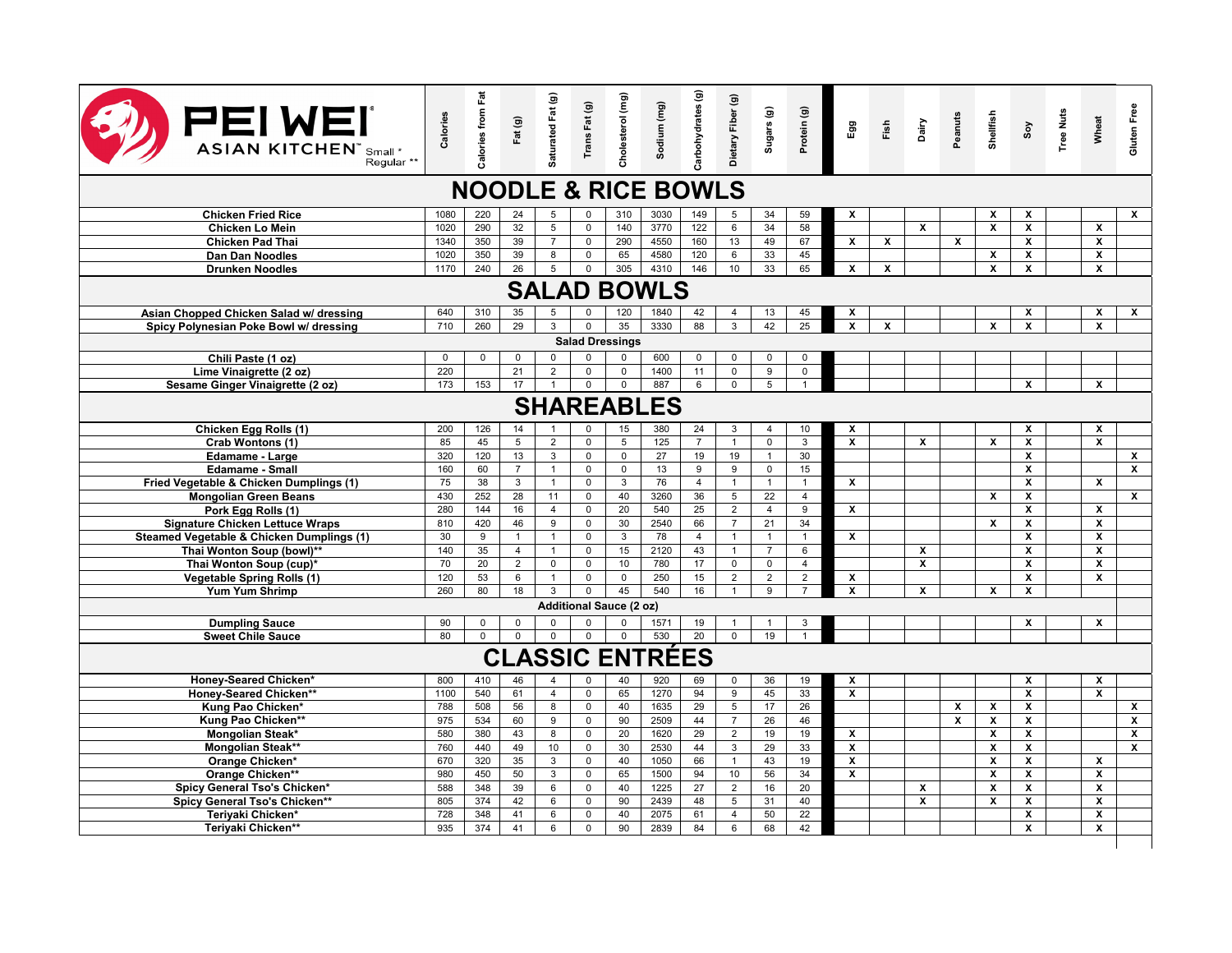| <b>PEIWEI</b><br><b>ASIAN KITCHEN®</b><br>Small *<br>Regular <sup>**</sup> | Calories    | <b>Calories from Fat</b> | Fat (g)        | Saturated Fat (g) | Trans Fat (g)              | Cholesterol (mg)   | Sodium (mg)  | Carbohydrates (g) | Dietary Fiber (g)                  | Sugars (g)     | Protein (g)    | Egg                     | Fish         | Dairy                   | Peanuts      | Shellfish               | Soy                     | <b>Tree Nuts</b> | Wheat                                   | Gluten Free             |
|----------------------------------------------------------------------------|-------------|--------------------------|----------------|-------------------|----------------------------|--------------------|--------------|-------------------|------------------------------------|----------------|----------------|-------------------------|--------------|-------------------------|--------------|-------------------------|-------------------------|------------------|-----------------------------------------|-------------------------|
| <b>ENTRÉES</b>                                                             |             |                          |                |                   |                            |                    |              |                   |                                    |                |                |                         |              |                         |              |                         |                         |                  |                                         |                         |
| Beef & Broccoli*                                                           | 620         | 380                      | 43             | 8                 |                            | 20                 | 2290         | 38                | 5                                  | 20             | 21             | x                       |              |                         |              | x                       | x                       |                  |                                         | x                       |
| Beef & Broccoli**                                                          | 790         | 440                      | 49             | 10                | $\mathbf 0$                | 30                 | 3430         | 53                | 6                                  | 29             | 34             | $\overline{\mathbf{x}}$ |              |                         |              | $\overline{\mathbf{x}}$ | $\boldsymbol{x}$        |                  |                                         | $\boldsymbol{x}$        |
| Chicken & Broccoli*                                                        | 486         | 213                      | 23             | $\overline{4}$    | $\mathbf 0$                | 40                 | 2105         | 34                | $\overline{4}$                     | 20             | 22             |                         |              |                         |              | x                       | X                       |                  |                                         | X                       |
| Chicken & Broccoli**                                                       | 666         | 239                      | 27             | $\overline{4}$    | $\mathbf 0$                | 90                 | 3100         | 48                | 5                                  | 29             | 40             |                         |              |                         |              | X                       | $\pmb{\chi}$            |                  |                                         | $\pmb{\chi}$            |
| Firecracker Chicken*                                                       | 670         | 340                      | 38             | 8                 | $\mathbf 0$                | 85                 | 1500         | 62                | $\mathbf{1}$                       | 39             | 24             |                         |              |                         |              |                         | X                       |                  | X                                       |                         |
| Firecracker Chicken**                                                      | 1090        | 540                      | 60             | 14                | $\mathsf 0$                | 170                | 2180         | 96                | $\mathbf{1}$                       | 52             | 46             |                         |              |                         |              |                         | $\pmb{\chi}$            |                  | $\pmb{\chi}$                            |                         |
| Firecracker Crispy Tofu*                                                   | 420         | 140                      | 15             | 3                 | $\mathsf 0$                | $\mathsf 0$        | 1230         | 66                | $\mathsf 0$                        | 39             | $\,6\,$        |                         |              |                         |              |                         | $\mathbf{x}$            |                  | $\mathsf{x}$<br>$\overline{\mathbf{x}}$ |                         |
| Firecracker Crispy Tofu**                                                  | 560<br>560  | 140                      | 16<br>19       | 3<br>3            | $\mathbf 0$<br>$\mathbf 0$ | $\mathsf 0$<br>120 | 1650<br>3320 | 97<br>67          | $\mathsf{O}\xspace$<br>$\mathsf 0$ | 52<br>60       | 8<br>25        |                         |              |                         |              | X                       | X                       |                  |                                         |                         |
| <b>Grilled Bourbon Chicken*</b><br><b>Grilled Bourbon Chicken**</b>        | 770         |                          | 23             | $\overline{4}$    | $\Omega$                   | 210                | 4650         | 90                | $\mathsf{O}$                       | 80             | 44             |                         |              |                         |              | x                       |                         |                  |                                         | $\mathbf{x}$<br>X       |
| <b>House Special Chicken*</b>                                              | 910         | 470                      | 52             | 11                | $\mathbf 0$                | 95                 | 2350         | 83                | $\overline{2}$                     | 35             | 27             | X                       | $\pmb{\chi}$ | X                       |              | x                       | X                       | X                | $\pmb{\chi}$                            |                         |
| <b>House Special Chicken**</b>                                             | 1300        | 650                      | 72             | 16                | $\mathbf 0$                | 170                | 3190         | 119               | 3                                  | 49             | 46             | x                       | X            | X                       |              | x                       | X                       | X                | X                                       |                         |
| Kung Pao Shrimp*                                                           | 630         | 440                      | 49             | 8                 | $\mathsf 0$                | 60                 | 1665         | 28                | 5                                  | 17             | 18             | x                       |              |                         | X            | X                       | $\pmb{\chi}$            |                  |                                         | $\pmb{\mathsf{x}}$      |
| Kung Pao Shrimp**                                                          | 740         | 450                      | 50             | 8                 | $\mathsf 0$                | 115                | 2570         | 42                | $6\overline{6}$                    | 26             | 29             | $\overline{\mathbf{x}}$ |              |                         | $\mathbf{x}$ | $\overline{\mathbf{x}}$ | $\mathbf{x}$            |                  |                                         | $\overline{\mathbf{x}}$ |
| Mongolian Chicken*                                                         | 446         | 213                      | 23             | $\overline{4}$    | $\mathbf 0$                | 40                 | 1435         | 25                | 1                                  | 19             | 20             |                         |              |                         |              | x                       | X                       |                  |                                         | $\pmb{\mathsf{x}}$      |
| <b>Mongolian Chicken**</b>                                                 | 636         | 239                      | 27             | $\overline{4}$    | $\mathsf 0$                | 90                 | 2200         | 39                | $\overline{2}$                     | 29             | 39             |                         |              |                         |              | x                       | $\boldsymbol{x}$        |                  |                                         | $\pmb{\mathsf{x}}$      |
| Pei Wei Original Shrimp*                                                   | 650         | 320                      | 36             | 6                 | 0                          | 60                 | 715          | 71                | $\overline{2}$                     | 64             | 11             | x                       |              | X                       |              | x                       | X                       |                  |                                         | $\pmb{\mathsf{x}}$      |
| Pei Wei Original Shrimp**                                                  | 790         | 330                      | 36             | 6                 | 0                          | $\frac{115}{2}$    | 1020         | 98                | 3                                  | 87             | 21             | $\overline{\mathbf{x}}$ |              | $\overline{\mathbf{x}}$ |              | x                       | X                       |                  |                                         | $\overline{\mathbf{x}}$ |
| Sesame Chicken*                                                            | 690         | 410                      | 46             | 10                | $\mathbf 0$                | 95                 | 630          | 45                | $\overline{4}$                     | 13             | 28             |                         |              |                         |              | x                       | $\boldsymbol{x}$        |                  | X                                       |                         |
| Sesame Chicken**                                                           | 1040        | 590                      | 65             | 15                | $\mathsf 0$                | 170                | 970          | 71                | $6\overline{6}$                    | 18             | 47             |                         |              |                         |              | X                       | $\overline{\mathbf{x}}$ |                  | $\overline{\mathbf{x}}$                 |                         |
| Spicy Korean BBQ Steak*                                                    | 620         | 340                      | 38             | 8                 | $\mathbf 0$                | 20                 | 900          | 26                | 3                                  | 17             | 18             | x                       | X            | x                       |              |                         | $\mathbf{x}$            |                  | $\overline{\mathbf{x}}$                 |                         |
| Spicy Korean BBQ Steak**                                                   | 780         | 400                      | 45             | 10                | $\Omega$                   | 30                 | 1340         | 39                | $5\overline{)}$                    | 25             | 32             | $\overline{\mathbf{x}}$ | X            | $\overline{\mathbf{x}}$ |              |                         | $\overline{\mathbf{x}}$ |                  | $\overline{\mathbf{x}}$                 |                         |
| Spicy Thai Basil Cashew Chicken*                                           | 847<br>1048 | 546<br>574               | 60<br>65       | 9                 | $\mathbf 0$<br>0           | 43<br>97           | 1512         | 31<br>47          | $5\overline{)}$<br>8               | 18             | 28<br>49       |                         | X            |                         |              | X<br>X                  | $\pmb{\chi}$            | х                | X<br>X                                  |                         |
| Spicy Thai Basil Cashew Chicken**<br>Sweet & Sour Chicken*                 | 650         | 320                      | 35             | 10<br>3           | 0                          | 40                 | 2321<br>740  | 63                | $\overline{2}$                     | 28<br>38       | 19             | x                       | X            |                         |              |                         | X<br>X                  | X                | $\overline{\mathbf{x}}$                 | x                       |
| Sweet & Sour Chicken**                                                     | 980         | 450                      | 50             | 3                 | 0                          | 65                 | 1170         | 97                | 11                                 | 58             | 33             | X                       |              |                         |              |                         | $\pmb{\chi}$            |                  | X                                       | X                       |
| Teriyaki Crispy Tofu*                                                      | 710         | 320                      | 35             | 5                 | $\mathbf 0$                | $\mathsf 0$        | 2280         | 73                | 5                                  | 55             | 29             |                         |              |                         |              |                         | $\boldsymbol{x}$        |                  | $\mathsf{x}$                            |                         |
| Teriyaki Crispy Tofu**                                                     | 1060        | 470                      | 52             | $\overline{7}$    | $\mathsf 0$                | $\mathsf 0$        | 3170         | 104               | $\overline{7}$                     | 77             | 49             |                         |              |                         |              |                         | $\mathbf{x}$            |                  | $\mathbf{x}$                            |                         |
| Thai Coconut Curry Chicken*                                                | 430         | 185                      | 6              | $\mathbf{1}$      | $\Omega$                   | 65                 | 1120         | 31                | $\overline{2}$                     | 15             | 32             |                         | $\pmb{\chi}$ |                         |              | X                       | $\pmb{\chi}$            | X                |                                         | X                       |
| Thai Coconut Curry Chicken**                                               | 640         | 360                      | 8              | $\overline{2}$    | $\mathbf 0$                | 120                | 1700         | 42                | 3                                  | 21             | 54             |                         | $\pmb{\chi}$ |                         |              | X                       | $\pmb{\chi}$            | $\pmb{\chi}$     |                                         | $\pmb{\chi}$            |
| Thai Dynamite Crispy Tofu*                                                 | 560         | 320                      | 35             | 5                 | $\mathbf 0$                | $\mathbf 0$        | 1520         | 37                | 3                                  | 25             | 27             |                         |              |                         |              |                         | X                       |                  | X                                       |                         |
| Thai Dynamite Crispy Tofu**                                                | 890         | 470                      | 52             | $\overline{7}$    | $\overline{0}$             | $\mathbf 0$        | 2350         | 60                | 5                                  | 39             | 47             |                         |              |                         |              |                         | $\pmb{\chi}$            |                  | $\pmb{\chi}$                            |                         |
|                                                                            |             |                          |                |                   |                            | <b>GRAINS</b>      |              |                   |                                    |                |                |                         |              |                         |              |                         |                         |                  |                                         |                         |
| <b>Brown Rice - Small</b>                                                  | 290         | 20                       | $\mathbf{3}$   | $\mathbf 0$       | $\mathbf 0$                | $\mathbf{0}$       | $\mathbf 0$  | 60                | 5                                  | $\mathbf 0$    | 6              |                         |              |                         |              |                         |                         |                  |                                         | $\mathbf{x}$            |
| <b>Brown Rice - Regular</b>                                                | 350         | 25                       | $\mathbf{3}$   | $\mathbf 0$       | $\mathbf 0$                | $\mathbf 0$        | $\mathbf 0$  | 73                | 6                                  | $\mathbf 0$    | $\overline{7}$ |                         |              |                         |              |                         |                         |                  |                                         | $\pmb{\chi}$            |
| <b>Cauliflower Fried Rice</b>                                              | 470         | 250                      | 27             | 5                 | $\mathbf 0$                | 185                | 2430         | 41                | $\overline{7}$                     | 28             | 15             | x                       |              |                         |              | X                       | $\boldsymbol{x}$        |                  |                                         | $\pmb{\mathsf{x}}$      |
| <b>Cauliflower Rice</b>                                                    | 20          | $\mathbf 0$              | $\mathbf 0$    | $\mathbf 0$       | $\mathbf 0$                | $\mathbf 0$        | 20           | $\overline{4}$    | $\overline{2}$                     | $\overline{2}$ | 2              |                         |              |                         |              |                         | $\mathbf{x}$            |                  |                                         | $\pmb{\chi}$            |
| Fried Rice - Small                                                         | 640         | 180                      | 20             | $\overline{4}$    | $\mathbf 0$                | 185                | 2180         | 95                | $\overline{4}$                     | 17             | 14             | x                       |              |                         |              | X                       | $\mathsf{x}$            |                  |                                         | x                       |
| Fried Rice - Regular                                                       | 750         | 180                      | 20             | $\overline{4}$    | $\Omega$                   | 185                | 2360         | 118               | $\overline{4}$                     | 25             | 18             | X                       |              |                         |              | X                       | X                       |                  |                                         | $\mathbf{x}$            |
| <b>Lettuce Cups</b>                                                        | 30          | $\mathbf 0$              | $\mathbf 0$    | $\Omega$          | $\mathbf 0$                | $\mathbf 0$        | 20           | 6                 | $\overline{2}$                     | $\overline{4}$ | $\overline{2}$ |                         |              |                         |              |                         |                         |                  |                                         | X                       |
| <b>Mixed Salad Greens</b>                                                  | 30          | $\mathbf 0$              | $\mathbf 0$    | $\mathbf 0$       | $\Omega$                   | $\mathbf 0$        | 65           | $\mathbf 0$       | $\mathbf 0$                        | $\overline{2}$ | $\mathbf{1}$   |                         |              |                         |              |                         |                         |                  |                                         | x                       |
| <b>Noodles - Small</b>                                                     | 220         | 35                       | $\overline{4}$ | $\mathbf{1}$      | $\mathsf 0$                | 20                 | 410          | 40                | $\mathbf{1}$                       | $\mathbf{1}$   | $\overline{7}$ |                         |              |                         |              |                         |                         |                  | X                                       |                         |
| Noodles - Regular                                                          | 450         | 70                       | 8              | $\overline{2}$    | $\mathbf 0$                | 35                 | 810          | 79                | 3                                  | $\overline{2}$ | 14             |                         |              |                         |              |                         |                         |                  | $\mathbf{x}$                            |                         |
| <b>White Rice - Small</b>                                                  | 330         | $\mathbf{0}$             | $\mathbf 0$    | $\mathbf 0$       | $\mathbf 0$                | $\mathbf 0$        | $\mathbf 0$  | 74                | $\overline{2}$                     | $\overline{2}$ | 6              |                         |              |                         |              |                         |                         |                  |                                         | $\mathbf{x}$            |
| <b>White Rice - Regular</b>                                                | 400         | $\mathsf 0$              | $\mathbf 0$    | $\mathbf 0$       | $\mathbf 0$                | $\mathbf 0$        | $\mathbf 0$  | 90                | $\overline{2}$                     | $\overline{2}$ | $\overline{7}$ |                         |              |                         |              |                         |                         |                  |                                         | $\pmb{\chi}$            |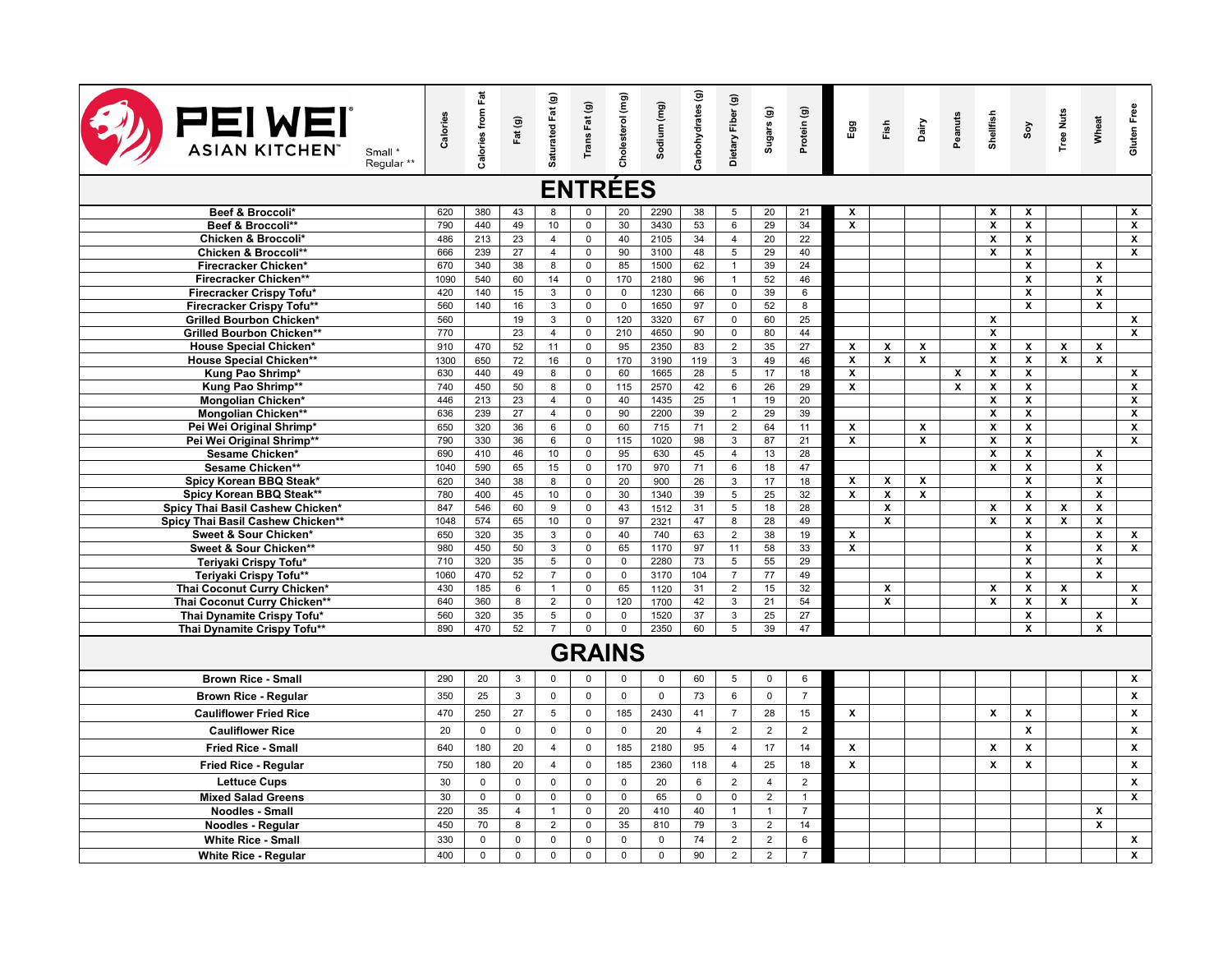| <b>PEIWEI</b><br><b>ASIAN KITCHEN®</b><br>Small *<br>Regular <sup>**</sup> | Calories    | <b>Calories from Fat</b> | Fat (g)      | Saturated Fat (g) |                                   | Trans Fat (g)<br>Cholesterol (mg) | Sodium (mg)<br>Carbohydrates (g)<br>Dietary Fiber (g)<br>Dietary Fiber (g)<br>Sugars (g) |                  |                 |             | Protein (g)    | Egg                     | Fish                    | Dairy                   | Peanuts | Shellfish                 |                         | Soy<br>Tree Nuts          | Wheat                     | <b>Gluten Free</b>      |
|----------------------------------------------------------------------------|-------------|--------------------------|--------------|-------------------|-----------------------------------|-----------------------------------|------------------------------------------------------------------------------------------|------------------|-----------------|-------------|----------------|-------------------------|-------------------------|-------------------------|---------|---------------------------|-------------------------|---------------------------|---------------------------|-------------------------|
|                                                                            |             |                          |              |                   | <b>KID'S WEI</b>                  |                                   |                                                                                          |                  |                 |             |                |                         |                         |                         |         |                           |                         |                           |                           |                         |
|                                                                            |             |                          |              |                   | Teriyaki                          |                                   |                                                                                          |                  |                 |             |                |                         |                         |                         |         |                           |                         |                           |                           |                         |
| <b>Wok Fried Sliced Chicken</b>                                            | 730         | 200                      | 22           | $\overline{4}$    | $\mathbf 0$                       | 60                                | 2130                                                                                     | 102              | $\overline{2}$  | 47          | 30             |                         |                         |                         |         |                           | x                       |                           | $\pmb{\chi}$              |                         |
| <b>Grass-Fed Steak</b>                                                     | 790         | 230                      | 26           | 6                 | $\mathsf 0$                       | 30                                | 2410                                                                                     | 105              | $\mathbf{3}$    | 47          | 33             | x                       |                         |                         |         |                           | $\pmb{\mathsf{x}}$      |                           | X                         |                         |
| Shrimp                                                                     | 720         | 220                      | 24           | $\overline{4}$    | $\mathbf{0}$                      | 60                                | 2300                                                                                     | 105              | 5               | 47          | 19             | $\mathsf{x}$            |                         |                         |         | $\mathsf{x}$              | x                       |                           | $\mathsf{x}$              |                         |
| <b>Crispy Tofu</b>                                                         | 610         | 130                      | 14           | $\overline{2}$    | $\mathsf 0$                       | $\mathsf 0$                       | 1960                                                                                     | 111              | $\mathbf{1}$    | 47          | 8              |                         |                         |                         |         |                           | X                       |                           | X                         |                         |
| <b>Vegetables</b>                                                          | 590         | 140                      | 15           | 3                 | $\mathsf 0$                       | $\mathbf 0$                       | 1990                                                                                     | 106              | $\overline{4}$  | 50          | 10             |                         |                         |                         |         |                           | X                       |                           | X                         |                         |
| <b>Crispy Tofu &amp; Vegetables</b>                                        | 630         | 140                      | 15           | $\overline{3}$    | $\overline{0}$                    | $\overline{0}$                    | 1980                                                                                     | 114              | $\overline{3}$  | 47          | 10             |                         |                         |                         |         |                           | X                       |                           | $\overline{\mathbf{x}}$   |                         |
| <b>Honey-Seared</b>                                                        |             |                          |              |                   |                                   |                                   |                                                                                          |                  |                 |             |                |                         |                         |                         |         |                           |                         |                           |                           |                         |
| <b>Crispy Tempura Chicken</b>                                              | 800         | 260                      | 29           | $\overline{2}$    | $\Omega$                          | 30                                | 810                                                                                      | 105              |                 | 41          | 19             | x                       |                         |                         |         |                           | x                       |                           | X                         |                         |
| <b>Grass-Fed Steak</b>                                                     | 790         | 230                      | 26           | 6                 | $\overline{0}$                    | 30                                | 1080                                                                                     | 97               | $\overline{3}$  | 41          | 31             | x                       |                         |                         |         |                           | $\overline{\mathbf{x}}$ |                           | $\overline{\mathbf{x}}$   |                         |
| <b>Shrimp</b>                                                              | 720         | 220                      | 24           | $\overline{4}$    | $\mathsf 0$                       | 60                                | 970                                                                                      | 97               | 5               | 41          | 17             | x                       |                         |                         |         | x                         | X                       |                           | X                         |                         |
| <b>Crispy Tofu</b>                                                         | 610         | 130                      | 14           | $\overline{2}$    | $\mathbf 0$                       | $\mathsf 0$                       | 630                                                                                      | 104              | $\mathbf{1}$    | 41          | 6              |                         |                         |                         |         |                           | x                       |                           | $\boldsymbol{\mathsf{x}}$ |                         |
| <b>Vegetables</b>                                                          | 590         | 130                      | 14           | $\overline{2}$    | $\overline{0}$                    | $\overline{0}$                    | 670                                                                                      | 98               | $\overline{4}$  | 44          | $\overline{8}$ |                         |                         |                         |         |                           | $\overline{\mathbf{x}}$ |                           | $\overline{\mathbf{x}}$   |                         |
| <b>Crispy Tofu &amp; Vegetables</b>                                        | 630         | 130                      | 14           | $\overline{2}$    | $\overline{0}$                    | $\mathsf 0$                       | 650                                                                                      | 107              | $\overline{3}$  | 41          | 8              |                         |                         |                         |         |                           | X                       |                           | $\overline{\mathbf{x}}$   |                         |
|                                                                            | Lo Mein     |                          |              |                   |                                   |                                   |                                                                                          |                  |                 |             |                |                         |                         |                         |         |                           |                         |                           |                           |                         |
| <b>Steamed Chicken</b>                                                     | 620         | 200                      | 22           | $\overline{4}$    | $\overline{0}$                    | 75                                | 2020                                                                                     | 73               | $\overline{4}$  | 15          | 32             |                         |                         |                         |         | X                         | X                       |                           |                           | $\overline{\mathbf{x}}$ |
| <b>Grass-Fed Steak</b>                                                     | 750         | 290                      | 32           | $\overline{7}$    | $\mathsf 0$                       | 55                                | 2380                                                                                     | 79               | $5\overline{)}$ | 15          | 37             | $\overline{\mathbf{x}}$ |                         |                         |         | $\overline{\mathbf{x}}$   | $\overline{\mathbf{x}}$ |                           |                           | $\overline{\mathbf{x}}$ |
| Shrimp                                                                     | 570         | 180                      | 20           | 3                 | $\mathsf 0$                       | 105                               | 2090                                                                                     | 72               | $\overline{4}$  | 15          | 23             | x                       |                         |                         |         | x                         | x                       |                           |                           | $\overline{\mathbf{x}}$ |
| <b>Crispy Tofu</b>                                                         | 580         | 180                      | 20           | 3                 | $\overline{0}$                    | 25                                | 1930                                                                                     | 85               | $\overline{4}$  | 15          | 13             |                         |                         |                         |         | $\mathbf x$               | $\overline{\mathbf{x}}$ |                           |                           | $\overline{\mathbf{x}}$ |
| Vegetables                                                                 | 540         | 180                      | 20           | 3                 | $\overline{0}$                    | 25                                | 1940                                                                                     | 76               | $5\overline{)}$ | 18          | 13             |                         |                         |                         |         | $\pmb{\mathsf{x}}$        | X                       |                           |                           | $\overline{\mathbf{x}}$ |
| <b>Crispy Tofu &amp; Vegetables</b>                                        | 580         | 180                      | 20           | 3                 | $\overline{0}$                    | 25                                | 1930                                                                                     | 85               | $\overline{4}$  | 15          | 13             |                         |                         |                         |         | X                         | X                       |                           |                           | $\overline{\mathbf{x}}$ |
|                                                                            |             |                          |              |                   | <b>House Chicken</b>              |                                   |                                                                                          |                  |                 |             |                |                         |                         |                         |         |                           |                         |                           |                           |                         |
| <b>Crispy Chicken</b>                                                      | 860         |                          | 34           | $\overline{7}$    | $\mathsf 0$                       | 70                                | 2030                                                                                     | 112              | $\mathbf{1}$    | 33          | 24             | x                       | X                       | X                       |         | X                         | X                       | X                         | X                         |                         |
| <b>Grass-Fed Steak</b>                                                     | 790         |                          | 27           | $\overline{7}$    | $\mathbf 0$                       | 30                                | 2250                                                                                     | 102              | $\mathsf{O}$    | 33          | 32             | x                       | X                       | X                       |         | $\pmb{\mathsf{x}}$        | X                       | X                         | X                         |                         |
| <b>Shrimp</b>                                                              | 720         |                          | 26           | $\overline{4}$    | $\mathbf 0$                       | 60                                | 2140                                                                                     | 102              | $\mathbf 0$     | 33          | 18             | X                       | $\pmb{\chi}$            | $\pmb{\mathsf{x}}$      |         | $\boldsymbol{\mathsf{x}}$ | x                       | $\pmb{\chi}$              | $\pmb{\chi}$              |                         |
| <b>Crispy Tofu</b>                                                         | 620         |                          | 15           | 3                 | $\mathsf{O}\xspace$               | $\mathsf 0$                       | 1800                                                                                     | 108              | $\mathbf 0$     | 33          | $\overline{7}$ | x                       | X                       | $\pmb{\mathsf{x}}$      |         | $\pmb{\chi}$              | x                       | $\boldsymbol{\mathsf{x}}$ | $\pmb{\chi}$              |                         |
| Vegetables                                                                 | 590         |                          | 16           | 3                 | $\overline{0}$                    | $\mathbf 0$                       | 1830                                                                                     | 102              | $\overline{2}$  | 36          | 9              | $\mathsf{x}$            | $\mathbf{x}$            | X                       |         | $\mathbf x$               | X                       | $\mathbf{x}$              | X                         |                         |
| <b>Crispy Tofu &amp; Vegetables</b>                                        | 630         |                          | 16           | $\overline{3}$    | $\overline{0}$                    | $\overline{0}$                    | 1820                                                                                     | $\overline{111}$ | $\overline{0}$  | 33          | $\overline{9}$ | X                       | $\overline{\mathbf{x}}$ | $\overline{\mathbf{x}}$ |         | $\overline{\mathbf{x}}$   | X                       | X                         | $\overline{\mathbf{x}}$   |                         |
|                                                                            |             |                          |              |                   | <b>Orange Chicken</b>             |                                   |                                                                                          |                  |                 |             |                |                         |                         |                         |         |                           |                         |                           |                           |                         |
| <b>Crispy Chicken</b>                                                      | 920         | 270                      | 30           | $\overline{2}$    | $\mathbf 0$                       | 30                                | 990                                                                                      | 139              | 8               | 68          | 21             | X                       |                         |                         |         | $\mathbf x$               | X                       |                           | $\mathbf{x}$              |                         |
| <b>Grass-Fed Steak</b>                                                     | 910         | 240                      | 27           | 6                 | $\overline{0}$                    | 30                                | 1260                                                                                     | $\overline{131}$ | $\overline{9}$  | 68          | 33             | $\overline{\mathbf{x}}$ |                         |                         |         | $\overline{\mathbf{x}}$   | $\overline{\mathbf{x}}$ |                           | $\overline{\mathbf{x}}$   |                         |
| Shrimp                                                                     | 840         | 220                      | 25           | $\overline{4}$    | $\mathbf 0$                       | 60                                | 1150                                                                                     | 131              | 12              | 68          | 19             | x                       |                         |                         |         | X                         | x                       |                           | X                         |                         |
| <b>Crispy Tofu</b>                                                         | 730         | 130                      | 15           | $\overline{2}$    | $\overline{0}$                    | $\mathbf 0$                       | 820                                                                                      | 138              | 8               | 68          | 8              |                         |                         |                         |         | $\overline{\mathbf{x}}$   | $\overline{\mathbf{x}}$ |                           | $\overline{\mathbf{x}}$   |                         |
| Vegetables                                                                 | 710         | 130                      | 15           | $\overline{2}$    | 0                                 | $\mathbf 0$                       | 850                                                                                      | 132              | 11              | 71          | 10             |                         |                         |                         |         | X                         | X                       |                           | X                         |                         |
| <b>Crispy Tofu &amp; Vegetables</b>                                        | 750         | 130                      | 15           | 2                 | $\mathbf{0}$                      | $\mathbf 0$                       | 830                                                                                      | 141              | 10              | 68          | 10             |                         |                         |                         |         | $\boldsymbol{\mathsf{x}}$ | $\pmb{\mathsf{x}}$      |                           | $\pmb{\chi}$              |                         |
|                                                                            |             |                          |              |                   |                                   |                                   | <b>BEVERAGES</b>                                                                         |                  |                 |             |                |                         |                         |                         |         |                           |                         |                           |                           |                         |
|                                                                            |             |                          |              |                   |                                   |                                   |                                                                                          |                  |                 |             |                |                         |                         |                         |         |                           |                         |                           |                           |                         |
|                                                                            |             |                          |              |                   | <b>Regular Soft Drinks (22oz)</b> |                                   |                                                                                          |                  |                 |             |                |                         |                         |                         |         |                           |                         |                           |                           |                         |
| Coke                                                                       | 270         | 0                        | $\mathsf 0$  | $\mathsf 0$       | $\mathsf 0$                       | $\mathsf 0$                       | 85                                                                                       | 72               | $\mathsf 0$     | 72          | $\pmb{0}$      |                         |                         |                         |         |                           |                         |                           |                           |                         |
| <b>Coke Zero</b>                                                           | $\mathbf 0$ | 0                        | $\mathbf 0$  | $\mathsf{O}$      | $\mathbf 0$                       | $\mathsf 0$                       | 75                                                                                       | $\mathbf 0$      | $\mathsf{O}$    | $\mathbf 0$ | $\mathsf 0$    |                         |                         |                         |         |                           |                         |                           |                           |                         |
| <b>Diet Coke</b>                                                           | $\mathbf 0$ | $\mathbf 0$              | $\mathsf 0$  | $\mathbf 0$       | $\mathsf 0$                       | $\mathbf 0$                       | 85                                                                                       | $\mathbf 0$      | $\mathsf 0$     | $\mathbf 0$ | $\mathbf 0$    |                         |                         |                         |         |                           |                         |                           |                           |                         |
|                                                                            |             |                          |              |                   |                                   |                                   |                                                                                          |                  |                 |             |                |                         |                         |                         |         |                           |                         |                           |                           |                         |
| <b>Diet Sprite</b>                                                         | $\mathbf 0$ | $\mathbf 0$              | $\mathbf{0}$ | $\mathbf 0$       | $\mathbf{0}$                      | $\mathbf 0$                       | 60                                                                                       | $\mathbf 0$      | $\mathbf 0$     | $\mathbf 0$ | $\mathbf 0$    |                         |                         |                         |         |                           |                         |                           |                           |                         |